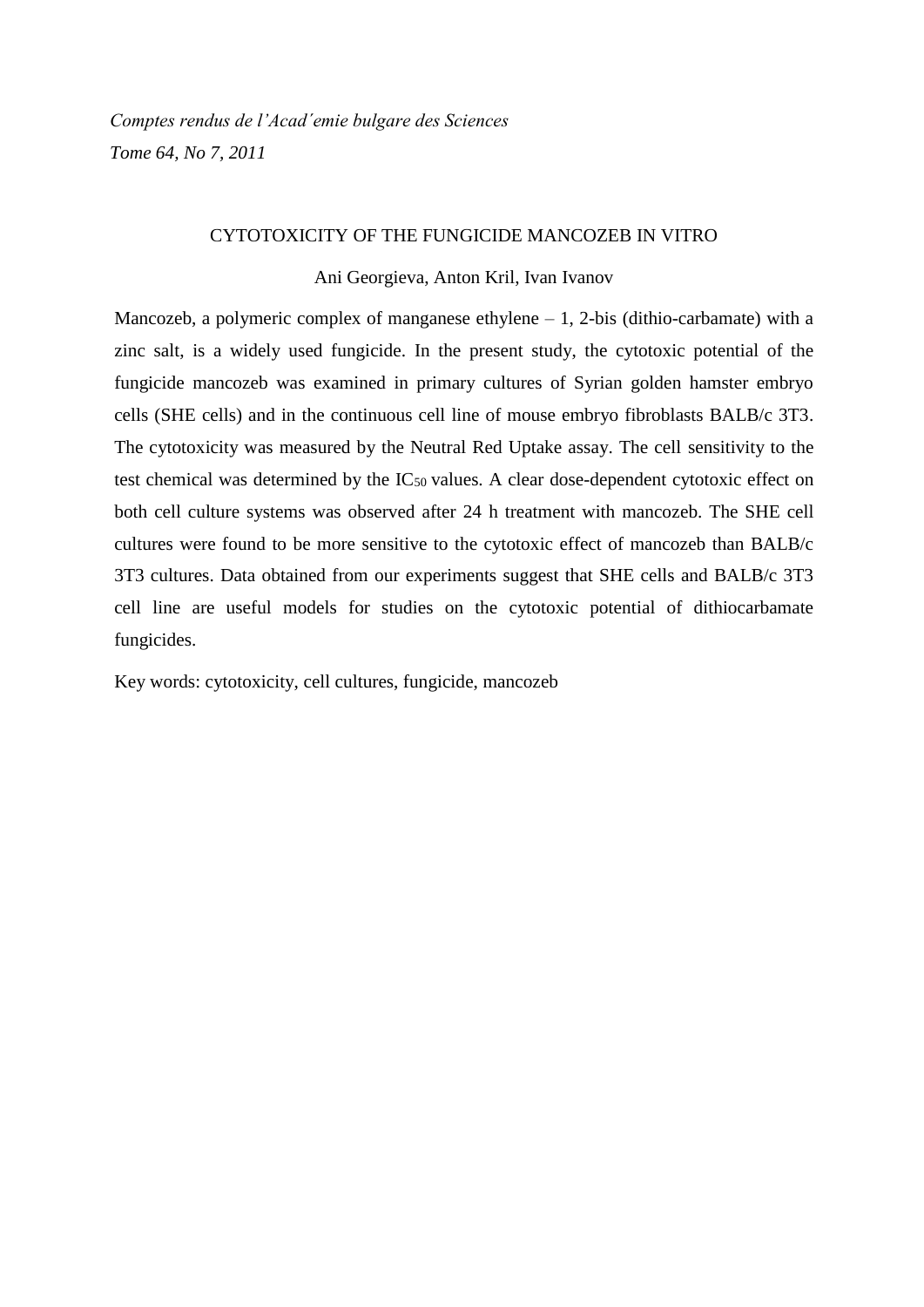## IN OVO STUDY ON THE EMBRYOTOXIC, MUTAGENIC AND CARCINOGENIC POTENTIAL OF THE ETHYLENE BISDITHIOCARBAMATE FUNGICIDE MANCOZEB

#### Ani Georgieva, Anton Kril, Ivan Ivanov

Mancozeb, an ethylene bisdithiocarbamate, has been one of the most commonly used fungicides in commercial use for several decades. The embryotoxic, mutagenic and carcinogenic potential of mancozeb was studied in 15I line, White Leghorn chicken embryos. The in ovo carcinogenicity assay (IOCA) was used to examine whether mancozeb induce toxicity and subsequently morphological alterations in the embryonic liver, compared to the carcinogen N-nitrosodimethylamine (NDMA). In this study, NDMA induced foci of altered hepatocytes (FAHs), tubular structure formation and hyperplasia of cholangiocytes. Histological examination of mancozeb-exposed embryos revealed a severe toxic damage of the liver tissue. Treatment of avian embryos with high mortality-inducing dose of mancozeb resulted in the appearance of basophilic zones, resembling the basophilic FAHs, observed in NDMA-treated embryos. The mutagenic potential of mancozeb was assessed by the hen's egg test for micronucleus induction (HET-MN). The application of this fungicide did not increase significantly the frequency of micronucleated erythrocytes, as opposed to well known mutagen NDMA.

Key words: mancozeb, in ovo assay, avian embryo, mutagenicity, carcinogenicity, embryotoxicity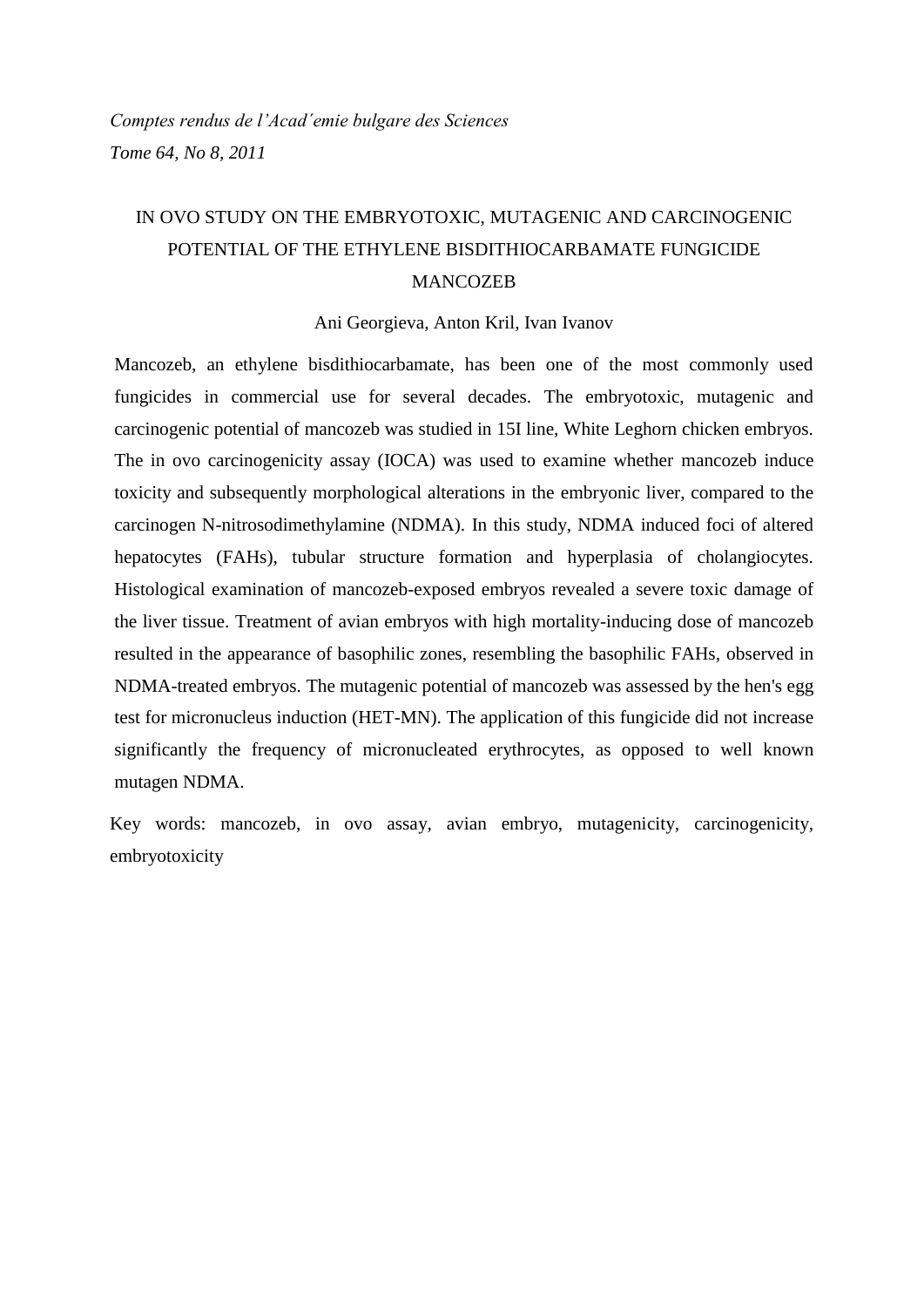*Phosphorus, Sulfur, and Silicon, and the Related Elements188:1535–1547, 2013 DOI: 10.1080/10426507.2012.761986*

#### **ANTHRACENE-DERIVED BIS-AMINOPHOSPHONATES: CRYSTAL STRUCTURE, IN VITRO ANTITUMOR ACTIVITY, AND GENOTOXICITY** *IN VIVO*

Kraicheva , E. Vodenicharova, B. Shivachev, R. Nikolova, A. Kril, M. Topashka-Ancheva, I. Iliev, A. Georgieva, Ts. Gerasimova, T. Tosheva, E. Tashev, I. Tsacheva, K. Troev

The X-ray crystal structures of the anthracene-derived bis-aminophosphonates 4.4′-bis[Nmethyl(diethoxyphosphonyl)-1-(9-anthryl)]diaminodiphenylmethane (1) and 1,3-bis [Nmethyl(diethoxyphosphonyl)-1-(9-anthryl)]diaminobenzene (3) are reported. The X-ray analyses demonstrated that both compounds crystallize in a centrosymmetric manner containing a meso-form (1) and a pair of enantiomers (3).

The cytotoxic potential, genotoxicity, and antiproliferative activity of bis-aminophosphonates 1 and bis[N-methyl(diethoxyphosphonyl)-1-(9-anthryl)]benzidine (2), as well as their subcellular distribution in a tumor cell culture system, are also discussed. Compounds 1 and 2 showed optimal antiproliferative activity to human tumor cells from colon carcinoma line HT-29. *In vitro* and *in vivo* safety testing revealed that the compounds exert lower toxicity to normal cells as compared with well-known anticancer and cytotoxic agents.

Keywords: аminophosphonic acids, single crystal, antitumor activity, *in vitro* cytotoxicity, genotoxicity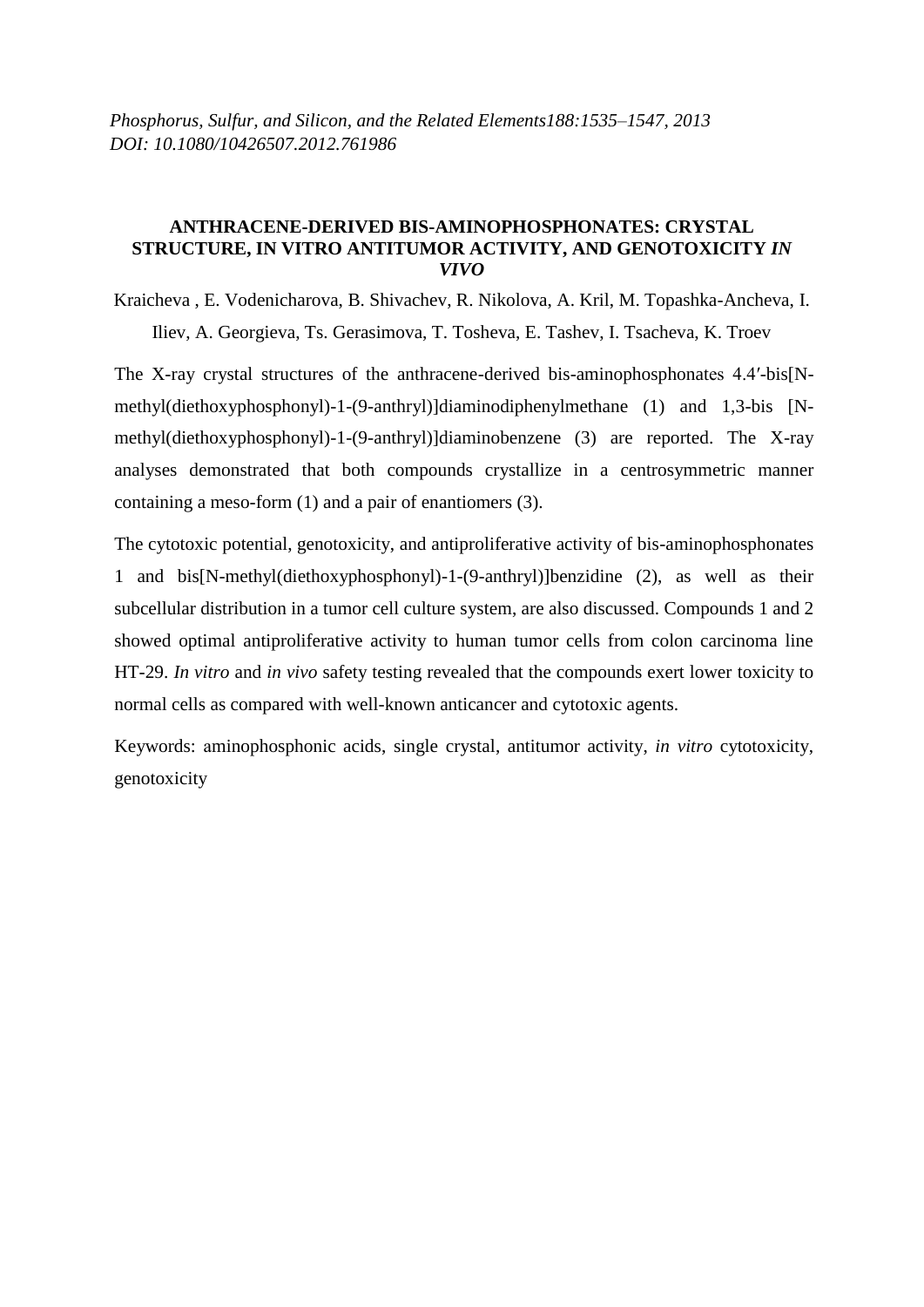## LOW CYTOTOXICITY AND CLASTOGENICITY OF SOME POLYMERIC AMINOPHOSPHONATE DERIVATIVES

Anton Kril, Margarita Topashka-Ancheva, Ani Georgieva, Ivan Iliev, Tsvetelina Gerasimova, Ivanka Kraicheva, Ivelina Tsacheva, Anita Bogomilova, Elitsa Vodenicharova, Kolio Troev

Poly(oxyethylene aminophosphonate)s synthesized on the basis of biodegradable poly(phosphorester)s and Schiff bases were tested *in vitro* for antitumor activity against a panel of six human epithelial cancer cell lines, for cytotoxicity to mouse fibroblast cells and *in vivo* for clastogenicity and antiproliferative effects. The polymers showed lower cytotoxicity, both *in vivo* and *in vitro* and lower clastogenicity *in vivo* than the corresponding low-molecular aminophosphonates. The biological activities of the tested polymers correlate with their low *in vitro* antitumor activity.

Keywords: poly(aminophosphonate)s, human epithelial cancer, cell lines, safety testing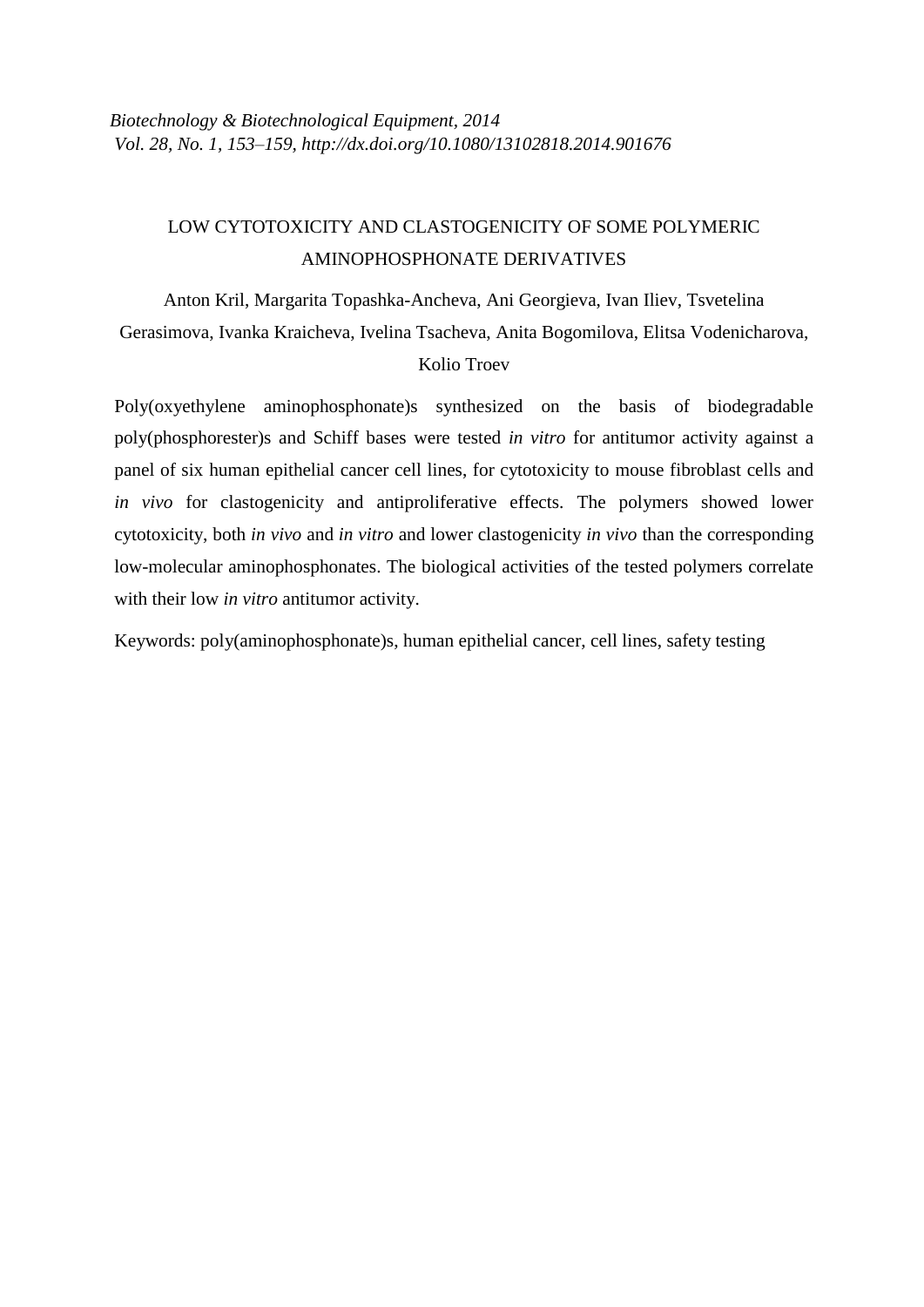## SYNTHESIS, CHARACTERIZATION, ANTITUMOR ACTIVITY AND SAFETY TESTING OF NOVEL POLYPHOSPHOESTERS BEARING ANTHRACENE-DERIVED AMINOPHOSPHONATE UNITS

I. Kraicheva, E. Vodenicharova, S. Shenkov, E. Tashev, T. Tosheva, I. Tsacheva, A. Kril, M. Topashka-Ancheva, A. Georgieva, I. Iliev, I. Vladov, Ts. Gerasimova, K. Troev

Novel polyphosphoesters containing anthracene-derived aminophosphonate units, poly(oxyethylene aminophosphonate)s (4 and 5) and poly[oxyethylene(aminophosphonateco-H-phosphonate)]s (6 and7), were synthesized via an addition of poly(oxyethylene Hphosphonate)s to 9-anthrylidene-p-toluidine. The IR, NMR (1H, 13C and 31P) and fluorescence emission spectral data of the polymers are presented. The copolymers 6 and 7 were tested for *in vitro* antitumor activity on a panel of seven human epithelial cancer cell lines. Safety testing was performed both *in vitro* (3T3 NRU test) and *in vivo* on ICR mice for genotoxicity and antiproliferative activity. The copolymer 7 showed excellent antiproliferative activity to HBL- 100, MDA-MB-231, MCF-7 and HepG2 cell lines. However, the *in vitro* safety testing revealed significant toxicity to Balb/c 3T3 mouse embryo cells. In contrast, the copolymer 6 showed complete absence of cytotoxicity to Balb/c 3T3 cells, but inhibited the growth of breast cancer cells, cervical carcinoma cells (HeLa) and hepatocellular carcinoma cell cultures after prolonged (72 h) exposure. The polymers (4–6) exhibited low (4 and 6) to moderate (5) clastogenicity *in vivo* and slightly inhibited bone marrow cell division, compared to Mitomycin C. The subcellular distribution of the copolymers 6 and 7 were studied in model cell culture systems. The tested polyphosphoesters are expected to act *in vivo* as prodrugs of aminophosphonates and could be valuable as a new class of biodegradable polymer drug carriers.

Keywords: polyphosphoesters, aminophosphonic acids, NMR, antitumor activity, cytotoxicity, genotoxicity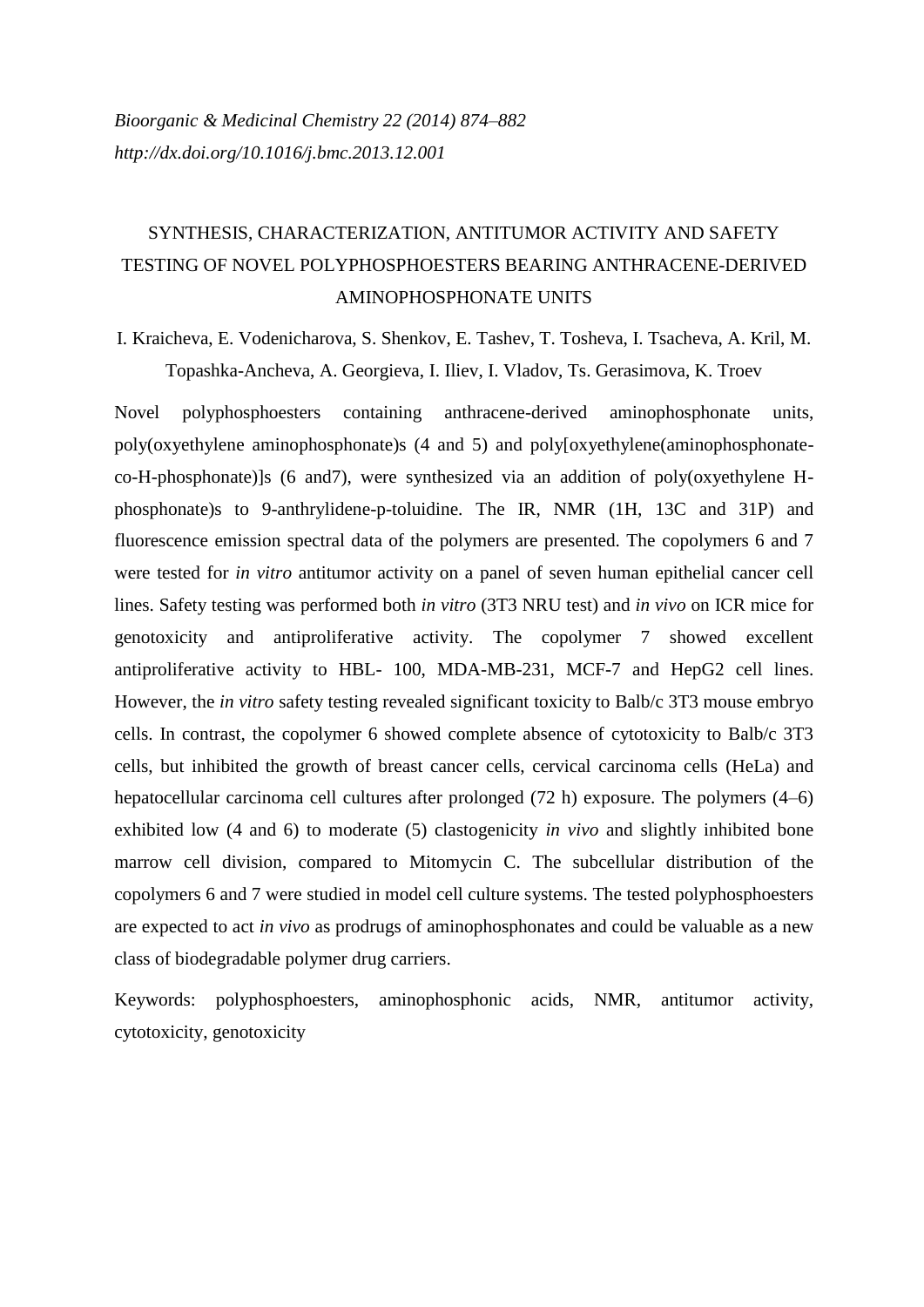### FUMONISIN B1 CYTOTOXICITY AND SUBCELLULAR LOCALIZATION IN DUCK EMBRYO CELL LINE DEC 99

Katerina Todorova, Ivan Ivanov, Ani Georgieva, Simona Lazarova, Rosica Milcheva, Petar Dimitrov, Rumen Dimitrov, Russy Russev

A comparative study on the cytotoxic effect of fumonisin B1 (FB1) was carried out on BALB/c 3T3 and DEC 99 cell lines. The newly tested cell line DEC 99 appeared as more sensitive than BALB/c 3T3 line according to the performed Neutral red uptake assay. Light microscopic investigations of DEC 99 cultures treated with FB1 showed altered monolayer with free of cells spaces and abundance of dead cells. The immunocytochemical techniques (immunofluorescent and immunogold labelling) proved the influx of the toxin through the cell membranes. The toxin was visualized in the cytoplasm and in the nucleus of the treated cells.

Keywords: fumonisin B1, DEC 99 cell line, immunocytochemistry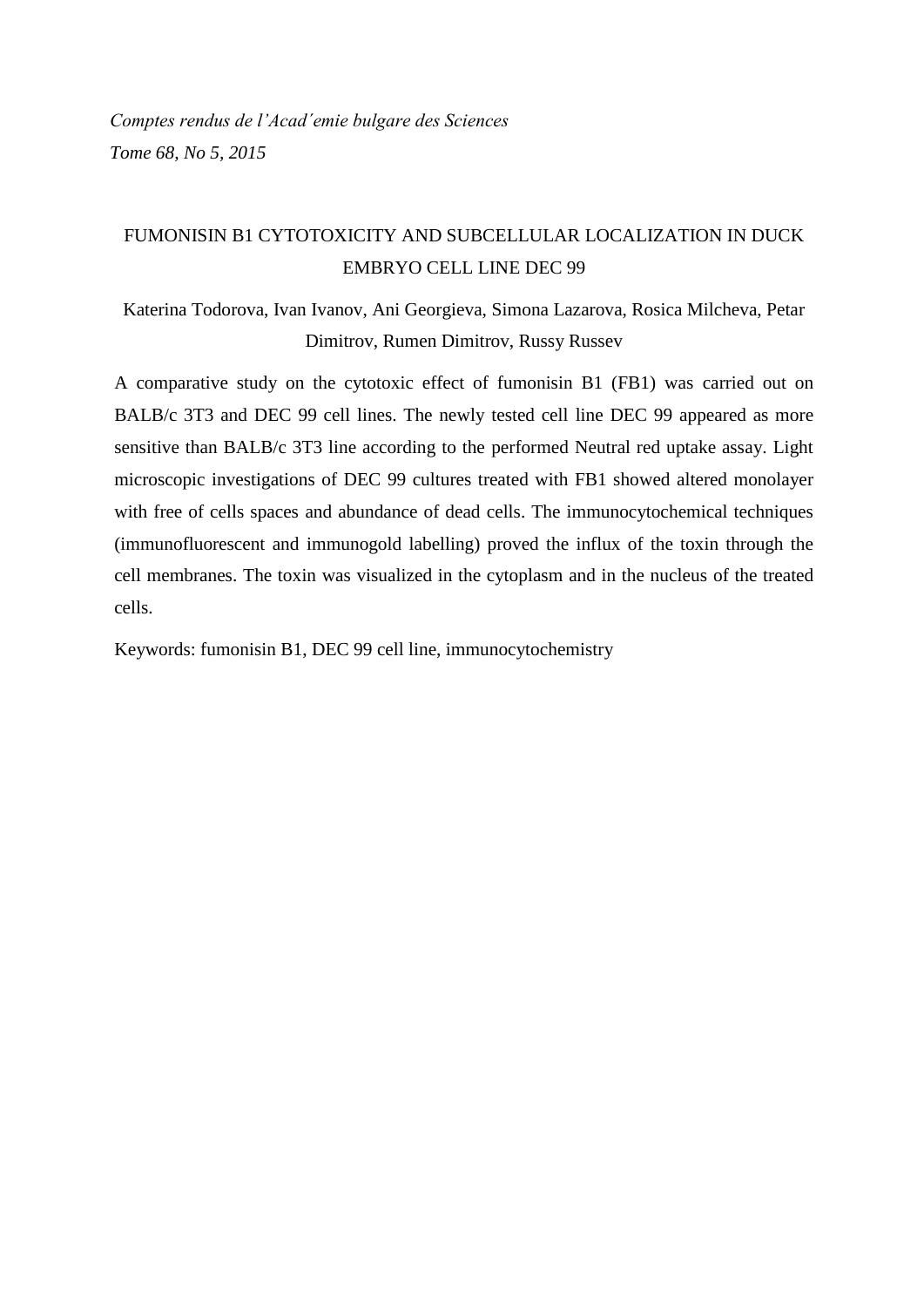## THE INFLUENCE OF ANTI-CANCER AGENT ERUFOSINE ON GRAFFI MYELOID TUMOUR CELLS BEHAVIOUR. CYTOTOXICITY AND CYTOSKELETON REORGANISATION STUDY

Veselina Uzunova, Sonia Apostolova, Ani Georgieva , Martin Berger, Reneta Toshkova, Rumiana Tzoneva

In the present study we aimed to evaluate the role of cytotoxicity of erufosine for eliciting changes in cytoskeleton organization and induction of apoptosis in Graffi myeloid tumour cells. The cytotoxicity of erufosine was revealed by MTT assay. The effect of erufosine on cytoskeleton and cell nuclei was evaluated by immunostaining for α-tubulin and F-actin, as well as by DAPI staining. We show that  $IC_{50}$  dose for  $EPC_3$  treatment of Graffi tumour cells was obtained at 20  $\mu$ M. Fluorescent images showed existence of apoptosis at the same EPC<sub>3</sub> concentration. The induction of apoptosis by  $EPC<sub>3</sub>$  was accompanied by actin and tubulin reorganization. The obtained results revealed reorganization of actin cytoskeleton and induction of adhesive cell phenotype by erufosine treatment.

Keywords: erufosine, reorganization of cytoskeleton, apoptosis, Graffi tumour cells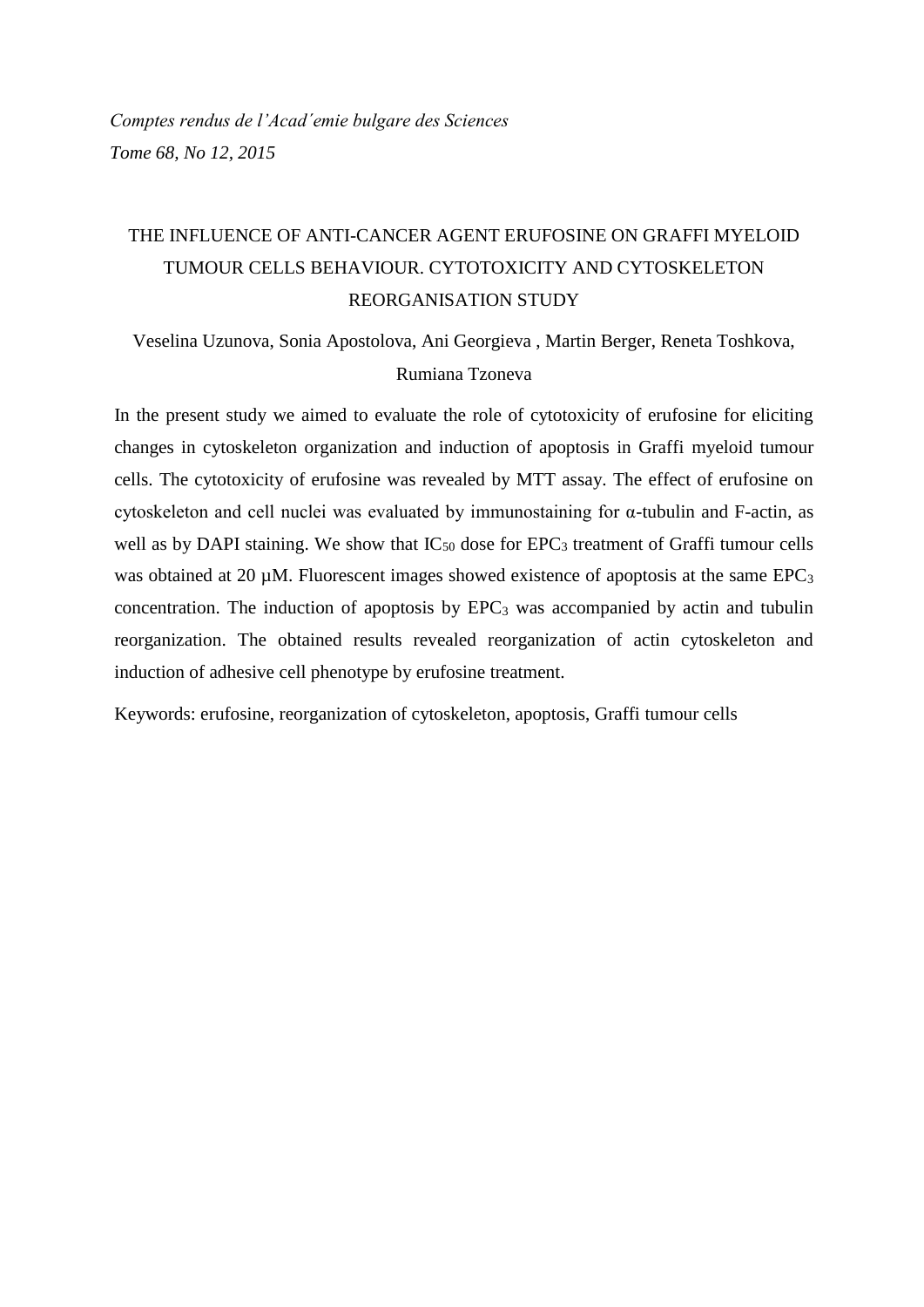*Biotechnology & Biotechnological Equipment Vol. 30, № 1, 192-196, 2016 <http://dx.doi.org/10.1080/13102818.2015.1088402>*

# *IN VITRO* ANTITUMOUR ACTIVITY, SAFETY TESTING AND SUBCELLULAR DISTRIBUTION OF TWO POLY [OXYETHYLENE(AMINOPHOSPHONATE-CO-H-PHOSPHONATE)]S IN EHRLICH ASCITES CARCINOMA AND BALB/C 3T3 CELL CULTURE SYSTEMS

Ani Georgieva, Ivan Iliev, Margarita Topashka-Ancheva, Ivanka Kraicheva, Ivelina Tsacheva, Emil Tashev, Tania Tosheva and Anton Kril

Two polyphosphoesters containing anthracene-derived aminophosphonate and hydrophilic H-phosphonate repeating units, poly[oxyethylene(aminophosphonate-co-H-phosphonate)]s (1 and 2), were tested for the *in vitro* antitumour activity on cell cultures derived from ascitic form of Ehrlich mammary adenocarcinoma by 3-(4,5-dimethylthiazol-2-yl)-2,5 diphenyltetrazolium bromide (MTT)-dye reduction assay. The *in vitro* safety testing of the copolymers was performed by BALB/c 3T3 neutral red uptake assay. A study on their uptake and subcellular distribution in nontumourigenic and tumour cells was performed by means of fluorescence microscopy. Both copolymers showed significant antitumour activity towards Ehrlich ascites carcinoma (EAC) cells. However, the *in vitro* safety testing revealed significant toxicity of polymer 2 to BALB/c 3T3 mouse embryo cells. In contrast, polymer 1 showed complete absence of cytotoxicity to BALB/c 3T3 cells. The fluorescent studies showed that the substances were diffusely distributed in the cytoplasm in both cell culture systems. As opposed to BALB/c 3T3 cells, in EAC cells, intense fluorescent signal was observed in the nuclei and in the perinuclear region. The tested polyphosphoesters are expected to act under physiological conditions as prodrugs of aminophosphonates.

Keywords: aminophosphonates, polyphosphoesters, antitumour activity, subcellular distribution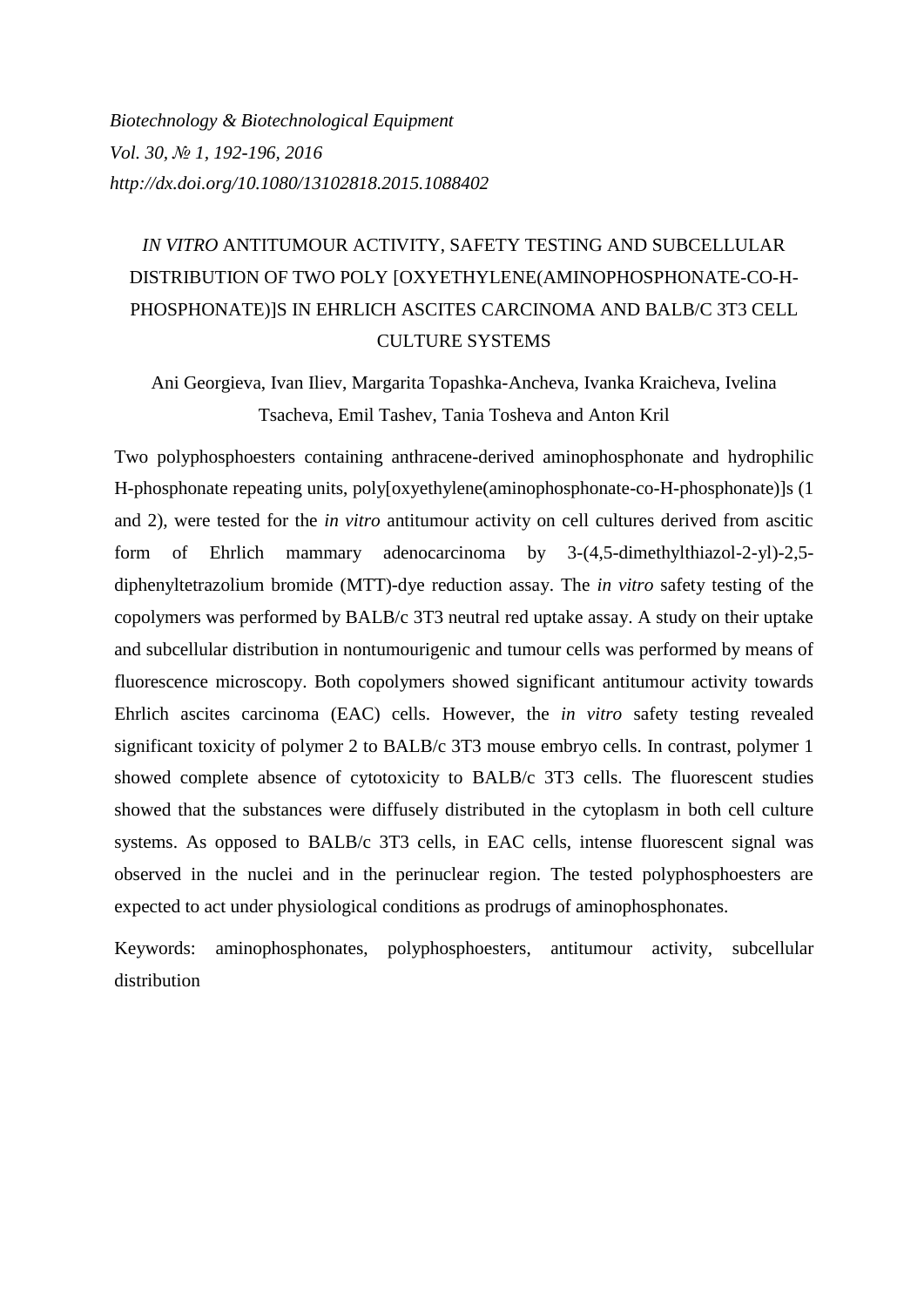# POLY(3-HYDROXYBUTYRATE)/CAFFEIC ACID ELECTROSPUN FIBROUS MATERIALS COATED WITH POLYELECTROLYTE COMPLEX AND THEIR ANTIBACTERIAL ACTIVITY AND *IN VITRO* ANTITUMOR EFFECT AGAINST HELA **CELLS**

Milena G. Ignatova, Nevena E. Manolova, Iliya B. Rashkov, Nadya D. Markova, Reneta A. Toshkova, Ani K. Georgieva, Elena B. Nikolova

The purpose of this work was to investigate the possibility for the preparation of new poly(3 hydroxybutyrate) (PHB)/poly(ethylene glycol) (PEG)-based fibrous materials containing natural phenolic compound caffeic acid (CA) of diverse architectures, as well as to study the impact of the fiber composition on the *in vitro* CA release profile and on the biological properties of the fibrous materials. The application of the one-pot electrospinning enabled the fabrication of nanofibrous materials from PHB and PEG loaded with the CA.Materials with targeted design were obtained by coating with polyelectrolyte complex of alginate (Alg) and N,N,N-trimethylchitosan (TMCh). Three different processing paths were used to obtain coated mats: (i) with CA incorporated in the PHB/PEG core; (ii) with CA embedded in the Alg layer; and (iii) with CA included in the TMCh layer. The *in vitro* release of CA was modulated by controlling the composition and the architecture of the nanofibrous mats. The performed microbiological screening and MTT cell viability studies revealed that in contrast to the bare mats, the CA-containing nanofibrous materials were effective in suppressing the growth of the Grampositive bacteria Staphylococcus aureus and the Gram-negative bacteria Escherichia coli and displayed good cytotoxicity against human cervical HeLa tumor cells. In addition, the proliferation of murine spleen lymphocytes and peritoneal macrophages was increased by the prepared CA-containing nanofibrous materials. The obtained materials are promising for antibacterialwound dressing applications aswell as for application in local treatment of cervical tumors.

Keywords: electrospinning, caffeic acid, poly(3-hydroxybutyrate), quaternized chitosan, antibacterial activity, antitumor activity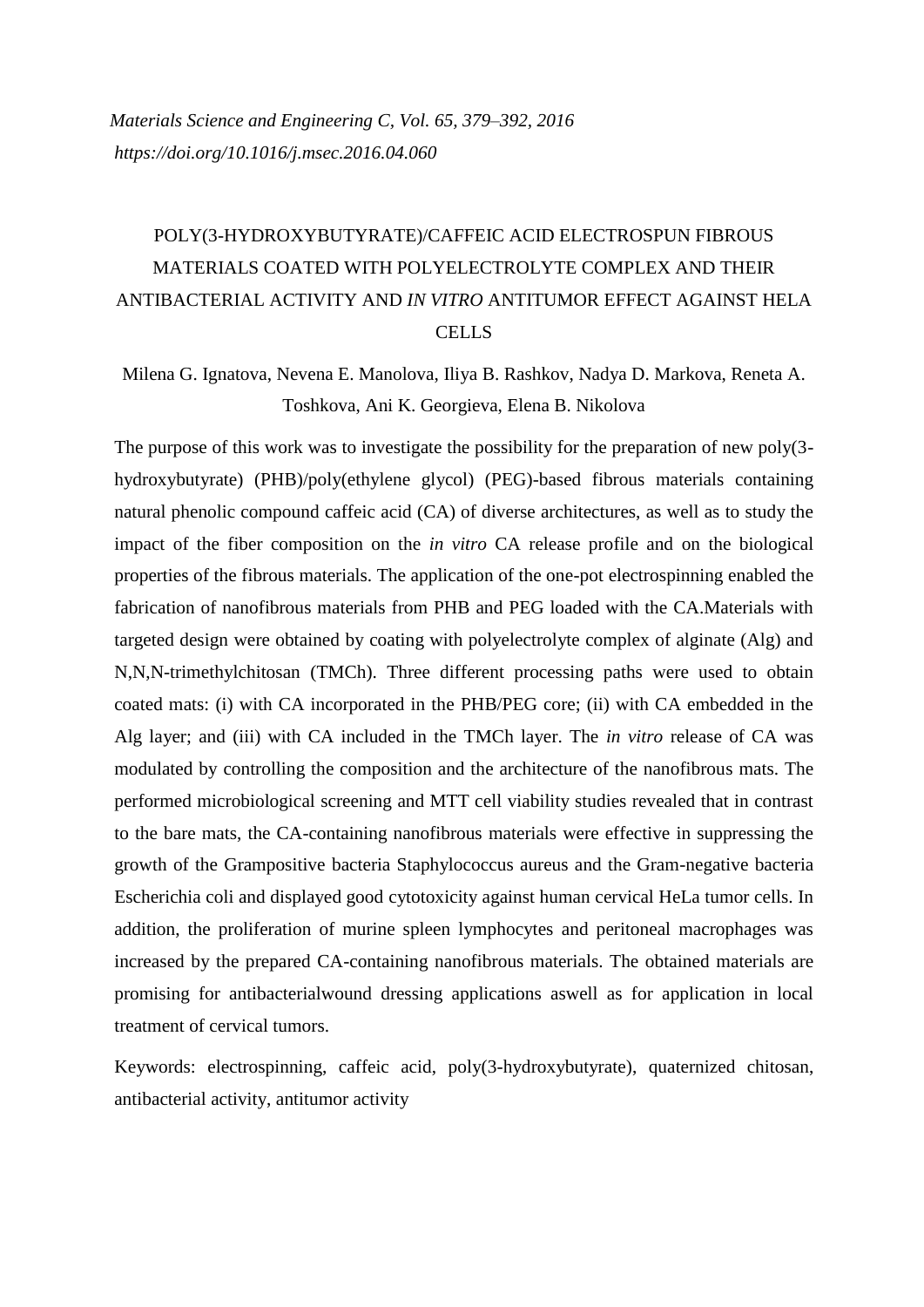#### *IN OVO* HEPATOCARCINOGENICITY OF N-NITROSODIMETHYLAMINE AND N-NITROSODIMETHYLAMINE IN WHITE LEGHORN CHICKENS

## A. Kril, A. Georgieva, B. Nikolov, R. Pepovich, K. Hristov, G. Stoimenov, E. Nikolova, R. Petrova, J. Ananiev, Vassil Manov

Avian embryos have been gaining an increasing scientific interest as a valuable model system for the experimental cancer research that could contribute to a significant reduction of the number of laboratory animals. In the present study, the liver lesions induced by Nnitrosodimethylamine and N-nitrosodiethylamine in 15I line, White Leghorn embryos were identified and studied by routine histopathological methods. Foci of altered hepatocytes with basophilic and eosinophilic phenotype, well known as preneoplastic alterations were identified in the avian embryonal livers after *in ovo* exposure to both N-nitroso compounds. These studies were further extended by histopathological, haematological and biochemical examinations on the effects of N-nitrosodimethylamine in chickens hatched from carcinogeninoculated eggs. In addition to the preneoplastic lesions observed in the avian livers, proliferations of oval and hepatocellular carcinoma cells, with clearly expressed signs of malignancy were found. The *in ovo* application of the chemical carcinogen was found to affect both hematological and blood biochemistry parameters measured in experimental birds. The established conditions such as thrombocytopenia and increased levels of liver enzymes, as an essential part of the paraneoplastic syndrome, were associated with the process of hepatocarcinogenesis. The results of this study confirm the preneoplastic nature of the focal lesions in embryonal avian liver and their progression to liver neoplastic alterations after a single *in ovo* application of known hepatocarcinogens. Moreover, the results indicate that 15I line, White Leghorn embryos are a new, valuable *in ovo* model for studies on hepatocarcinogenicity of chemical compounds and underline the importance of research on the development of different avian models of carcinogenicity.

Keywords: in ovo models, avian embryos, nitrosamines, hepatocarcinogenesis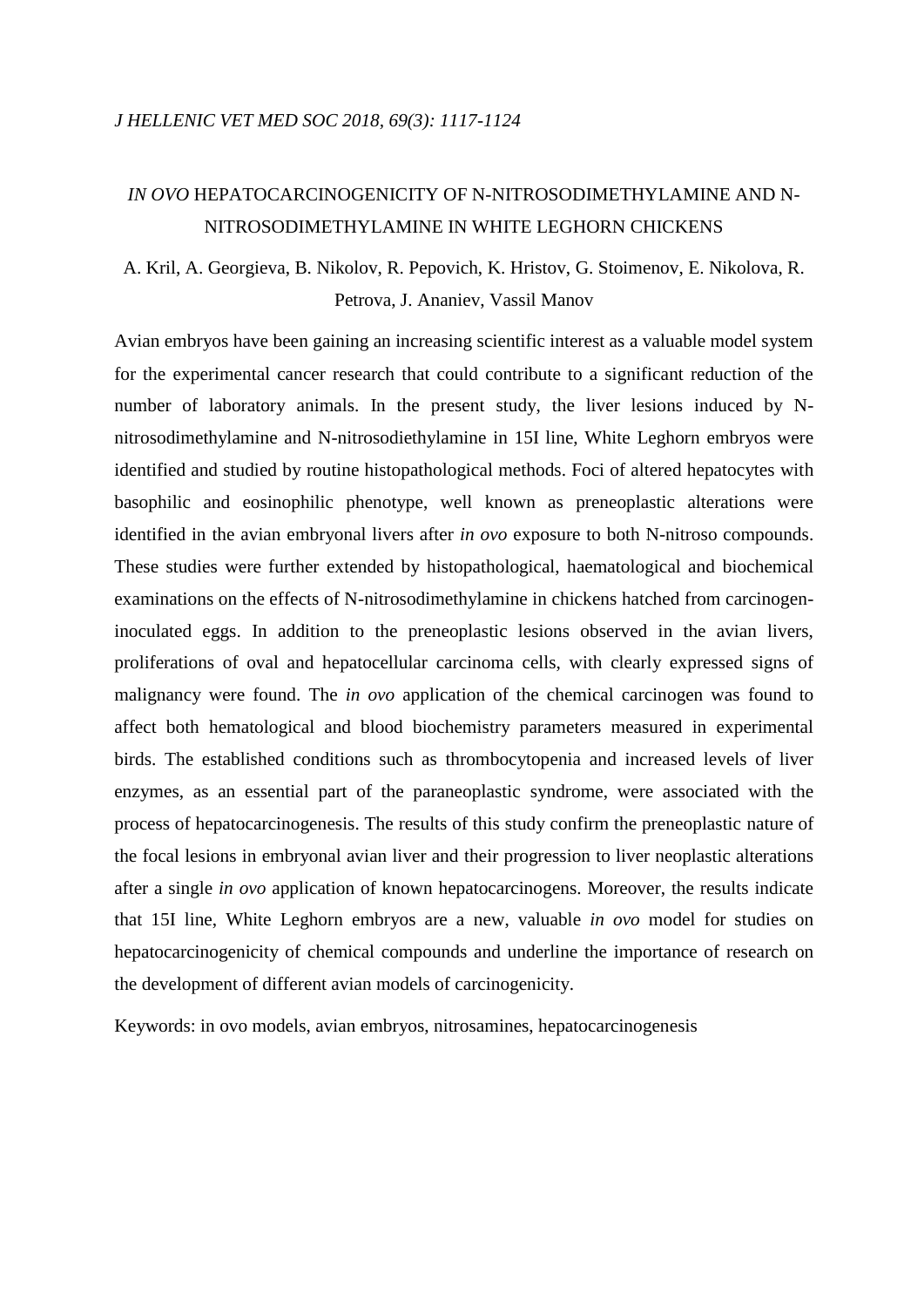## CHITOSAN/FERULIC ACID-COATED POLY(ε-CAPROLACTONE) ELECTROSPUN MATERIALS WITH ANTIOXIDANT, ANTIBACTERIAL AND ANTITUMOR **PROPERTIES**

Gyuldzhan Yakub, Milena Ignatova, Nevena Manolova, Iliya Rashkov, Reneta Toshkova, Ani Georgieva, Nadya Markova

Novel fibrous materials from  $poly(\varepsilon$ -caprolactone) (PCL), chitosan (Ch) and natural phenolic acid ferulic acid (FA) of diverse design were successfully prepared by electrospinning or electrospinning combined with dip-coating. FA incorporated in the PCL fibrous mats or in the Ch coating was in the amorphous state as evidenced by the performed differential scanning calorimetry (DSC) and X-ray diffraction (XRD) analysis. The release of FA was affected by the composition and design of the polymer matrix. The incorporation of a combination of FA and Ch in the fibrous mats imparted to these materials higher killing rates against pathogenic bacteria S. aureus than that of FA-containing mats or Ch-coated mats alone. TheFA-containing fibrous materials as well as those coated with Ch or Ch-FA inhibited the adhesion of S.aureus bacteria. Moreover, FA preserved its antioxidant activity when incorporated in the fibers or in theCh coating. It was found that the cytotoxicity of all types of FA-containing mats against HeLa tumor cellswas higher than that of the free FA. Thus, the obtained fibrous materials can be suitable candidates for wound dressing applications and for application in local treatment of cervical tumors.

Keywords: electrospinning, ferulic acid, chitosan, antioxidant activity, antibacterial activity, antitumor activity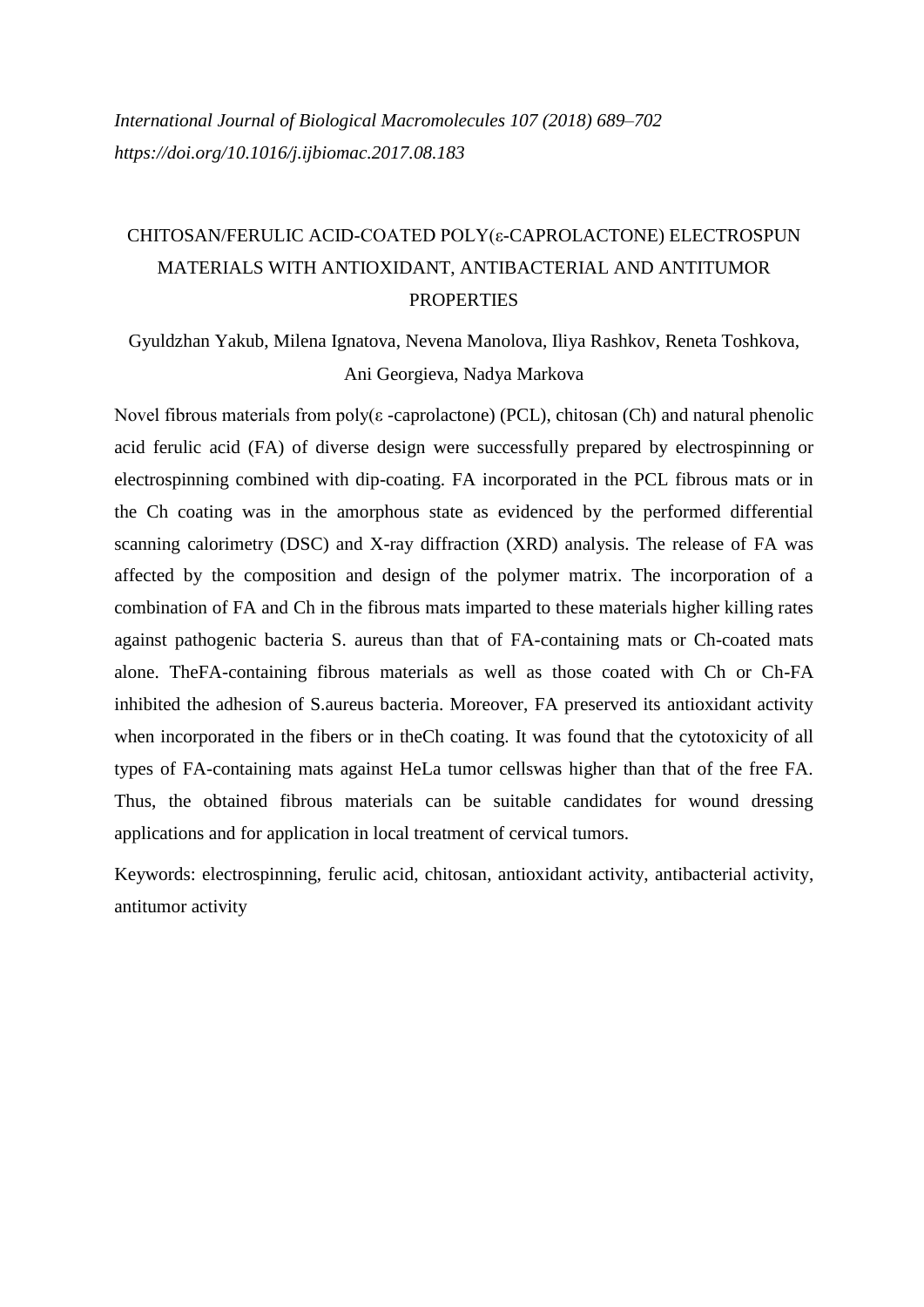## ЕLECTROSPUN СELLULOSE ACETATE MEMBRANES DECORATED WITH CURCUMIN-PVP PARTICLES: PREPARATION, ANTIBACTERIAL AND ANTITUMOR ACTIVITIES

Petya Tsekova, Mariya Spasova, Nevena Manolova, Iliya Rashkov, Nadya Markova, Ani Georgieva, Reneta Toshkova

Curcumin (Curc) exhibits anti-inflammatory, antibacterial and antitumor activity. However, its clinical application is limited by its poor bioavailability related to its extremely low water solubility. Novel materials allowing enhanced release of Curc in aqueous medium were obtained. The new materials consisted of electrospun fibers from cellulose acetate (CA) (mean fiber diameter ca. 780 nm  $\pm$  110 nm) with electrosprayed Curc/polyvinylpyrrolidone (Curc/PVP) particles. Scanning electron microscopy (SEM) showed that separated and evenly distributed particles of Curc/PVP were deposited on the surface of the mats and on the inner layers of the mat. X-ray diffraction studies showed that Curc was in amorphous state. *In vitro* studies demonstrated that Curc release was facilitated from Curc/PVP-on-CA mats (ca. 78% for 24 h) compared with the materials in which Curc was incorporated in CA fibers (17% for 24 h). Moreover, the curcumincontaining materials exhibited antibacterial activity against Gram-positive bacteria Staphylococcus aureus (S. aureus) and Gram-negative bacteria Escherichia coli (E. coli). Curc/PVP-on-CA fibrous mats exhibited high *in vitro* cytotoxicity towards HeLa tumor cells. Therefore, the obtained materials are promising for antibacterial wound dressing applications as well as for application in local treatment of cervical tumors.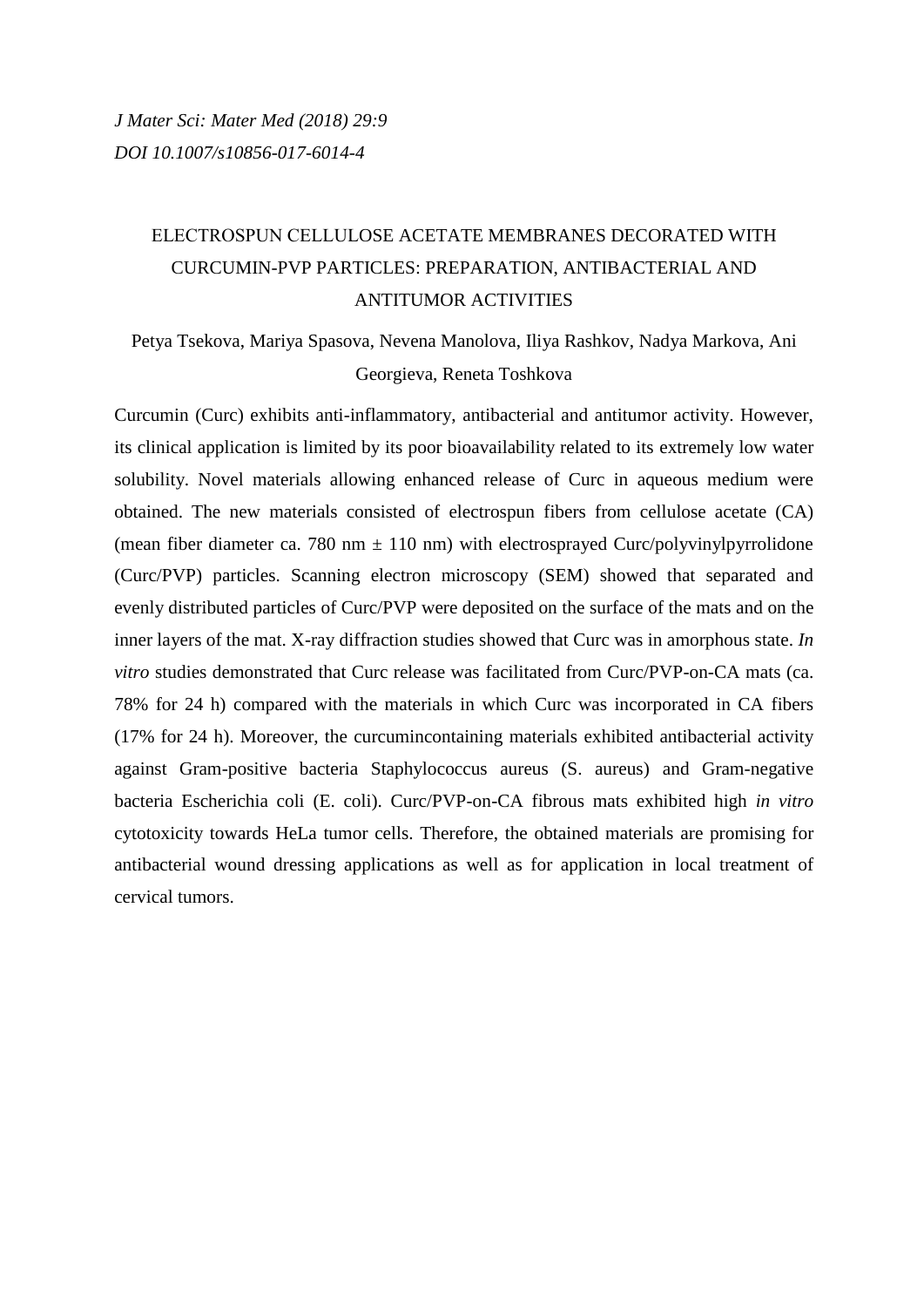*Biotechnology & Biotechnological Equipment Vol. 32, № 5, 1327–1337, 2018 <https://doi.org/10.1080/13102818.2018.1511382>*

### METAMIZOLE (DIPYRONE) – CYTOTOXIC AND ANTIPROLIFERATIVE EFFECTS ON HELA, HT-29 AND MCF-7 CANCER CELL LINES

Irina Nikolova, Lyubomir Marinov, Ani Georgieva, Reneta Toshkova, Martin Malchev, Yulian Voynikov and Ivanka Kostadinova

Cancer pain treatment is a big challenge for healthcare providers and patients as well. The wide range of non-steroidal anti-inflammatory drugs (NSAIDs) used as painkillers in cancer patients, requires in-depth characterization of their effect on the disease process. The effects of NSAIDs have been widely studied over the last decades as preventive drugs in some oncological diseases. Metamizole is an NSAID belonging to the non-narcotic analgesics group and is highly recommended in oncology either alone or in combinations with opioid analgesics. There is a dearth of information regarding the cytotoxicity profile of metamizole and hence the present study evaluated the potential anticancer activity of metamizole in some permanent human tumour cell lines: HeLa, human cervical cancer cells; HT-29, a human colorectal adenocarcinoma cell line; and MCF F-7, human breast adenocarcinoma cells. The studied tumour cells were sensitive to metamizole at doses higher than 25 µg/mL. Metamizole induced a statistically significant decrease in the viability of HeLa, HT-29 and MCF-7 cells in *in vitro* tests as measured by the MTT assay; the highest effect was observed at the 48th hour of the treatment. Metamizole could induce cell death by apoptosis. Metamizole also suppressed the migration of the three tumour cell lines. This was most clearly pronounced in HeLa cells. The results obtained indicate that metamizole is a suitable choice for the treatment of cancer pain and has prospects for further in-depth studies.

Keywords: metamizole, apoptosis, cytotoxicity, wound-healing assay, proliferation, migration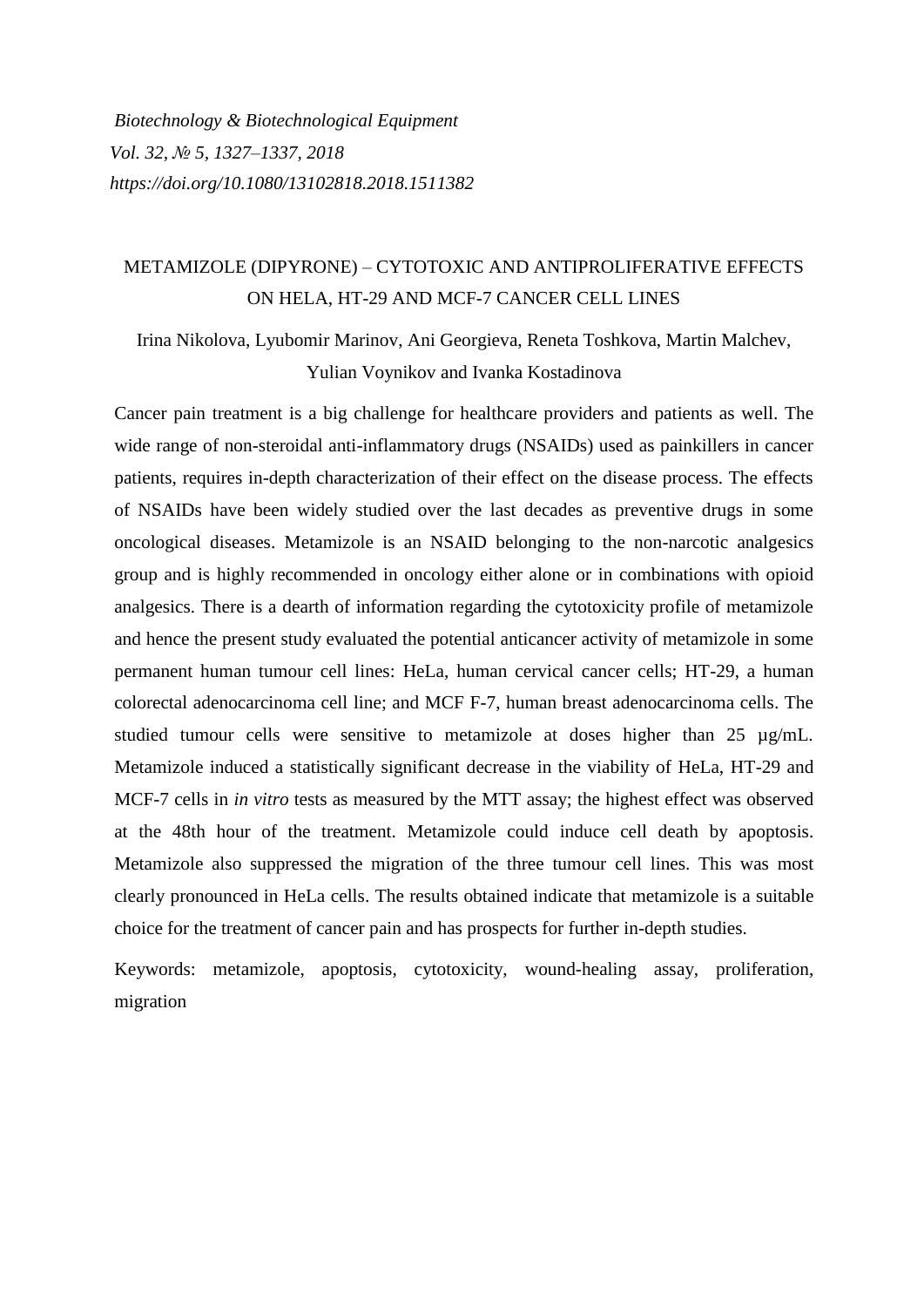### MOLECULAR DETECTION AND PHYLOGENETIC ASSESSMENT OF SIX HONEYBEE VIRUSES IN *APIS MELLIFERA* L. COLONIES IN BULGARIA

Rositsa Shumkova, Boyko Neov, Daniela Sirakova, Ani Georgieva, Dimitar Gadjev, Denitsa Teofanova, Georgi Radoslavov, Maria Bouga and Peter Hristov

Honey bee colonies suffer from various pathogens, including honey bee viruses. About 24 viruses have been reported so far. However, six of them are considered to cause severe infection which inflicts heavy losses on beekeeping. The aim of this study was to investigate incidence of six honey bee viruses: deformed wing virus (DWV), acute bee paralysis virus (ABPV), chronic bee paralysis virus (CBPV), sacbrood virus (SBV), kashmir bee virus (KBV), and black queen cell virus (BQCV) by a reverse transcription polymerase chain reaction (RT-PCR). A total of 250 adult honey bee samples were obtained from 50 colonies from eight apiaries situated in three different parts of the country (South, North and West Bulgaria). The results showed the highest prevalence of DWV followed by SBV and ABPV, and one case of BQCV. A comparison with homology sequences available in GenBank was performed by phylogenetic analysis, and phylogenetic relationships were discussed in the context of newly described genotypes in the uninvestigated South Eastern region of Europe. In conclusion, the present study has been the first to provide sequencing data and phylogenetics analyses of some honey bee viruses in Bulgaria.

Keywords: Honey bee viruses, RT-PCR, Apis mellifera, Bulgaria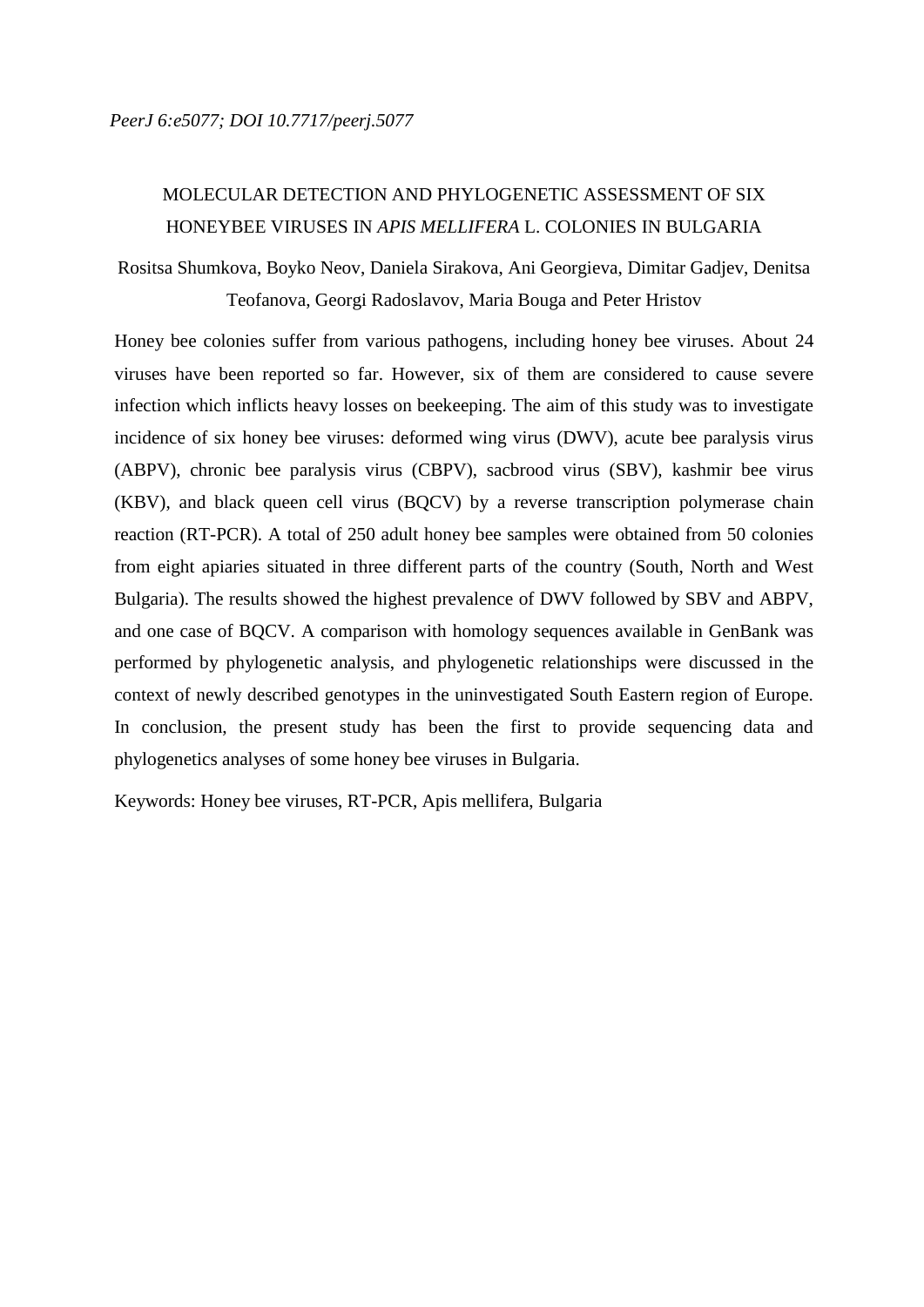### BIOTIC AND ABIOTIC FACTORS ASSOCIATED WITH COLONIES MORTALITIES OF MANAGED HONEY BEE (*APIS MELLIFERA*)

Boyko Neov, Ani Georgieva, Rositsa Shumkova, Georgi Radoslavov and Peter Hristov

Despite the presence of a large number of pollinators of flowering plants worldwide, the European honey bee, *Apis melifera*, plays the most important role in the pollination of a number of crops, including all vegetables, non-food crops and oilseed crops, decorative and medical plants, and others. The experience of isolated cases of complete extinction of honey bees in individual regions has shown that this phenomenon leads to a dramatic pollination crisis and reduced ability or even total inability to grow insect-pollinated crops if relying solely on native, naturally occurring pollinators. Current scientific data indicate that the global bee extinction between the Cretaceous and the Paleogene (Cretaceous-Tertiary) occurred, which led to the disappearance of flowers because they could not produce viable fruit and germinate due to lack of pollination by bees or other animals. From the Middle Ages to the present day, there has been evidence that honey bees have always overcome the adverse factors affecting them throughout the ages, after which their population has fully recovered. This fact must be treated with great care given the emergence of a new, widespread stress factor in the second half of the 20th century—intoxication of beehives with antibiotics and acaricides, and treatment of crops with pesticides. Along with acute and chronic intoxication of bees and bee products, there are other new major stressors of global importance reducing the number of bee colonies: widespread prevalence of pathogenic organisms and pest beetles, climate change and adverse climatic conditions, landscape changes and limitation of natural habitats, intensification of agricultural production, inadequate nutrition, and introduction of invasive species. This report summarizes the impact of individual negative factors on the health and behavior of bees to limit the combined effects of the above stressors.

Keywords: *Apis mellifera*, honey bee colony losses, biotic factors, abiotic factors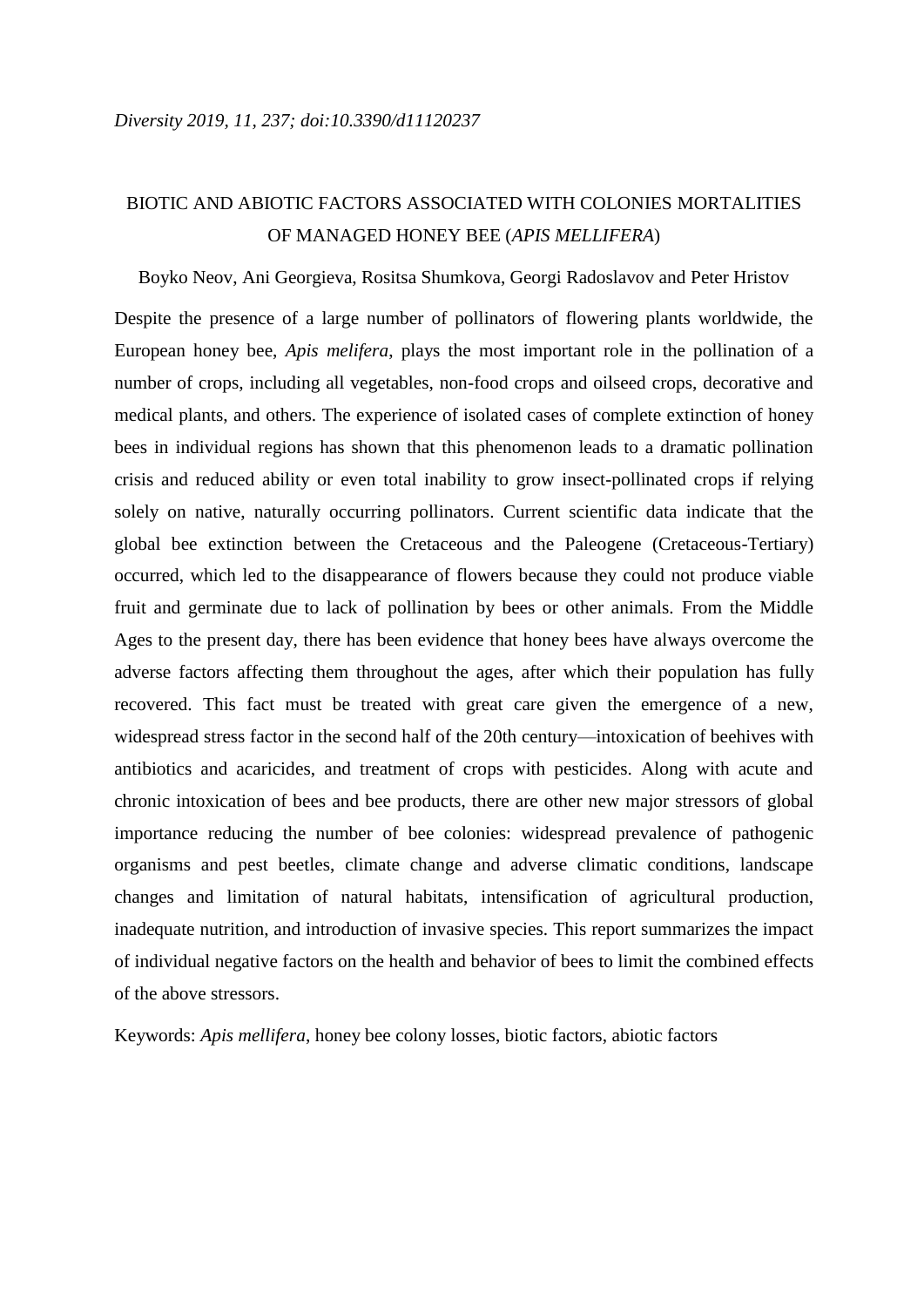#### ANTIPROLIFERATIVE AND APOPTOGENIC EFFECTS OF MYOSMINE ON ERYTHROLEUKEMIA AND HEPATOCELLULAR CARCINOMA CELLS

Rada Mateva, Ani Georgieva, Ivan Iliev, Reneta Toshkova and Tamara Pajpanova

Myosmine, 3-(1-pyrroline-2-yl) pyridine is a minor tobacco alkaloid that has also been found in various widely used foods. Recently, this phytochemical has been gaining an increasing interest as a potential risk factor for the development of oesophageal adenocarcinoma. This study aimed to examine the effects of myosmine on the cell viability and proliferative activity of erythroleukemia and hepatocellular carcinoma cells and to obtain additional information about the mechanisms underlying its cytotoxic activity. The *in vitro* cytotoxic effect of myosmine on the HepG2 and MEL tumour cell lines was assessed by MTT dye reduction and trypan blue dye exclusion assays. The alterations in the tumour cell morphology induced by myosmine were analysed by fluorescent microscopy after staining with acridine orange (AO)/ethidium bromide (EtBr) and 40,6-diamidine-20-phenylindole dihydrochloride (DAPI). Annexin V-FITC/propidium iodide (PI) staining was used to assess the apoptosis-inducing ability of myosmine. The modulating action of antioxidant treatment on myosmine-induced cytotoxicity against the HepG2 tumour cell line was also examined. The cell viability tests indicated that myosmine induced a significant dose-dependent reduction of the viability and proliferative activity of both tumour cell lines. Fluorescent microscopy studies revealed marked alterations in the morphology of myosmine-treated tumour cells with signs of cell cycle arrest and apoptosis. The results of the simultaneous treatment with myosmine and vitamin C showed modulating activity of vitamin C on the cytotoxic effect of myosmine with concentration- and time-dependent variations. The presented results could contribute to the assessment of the potential health risks associated with the dietary myosmine exposure.

Keywords: myosmine, apoptosis, antioxidants, vitamin C, oxidative stress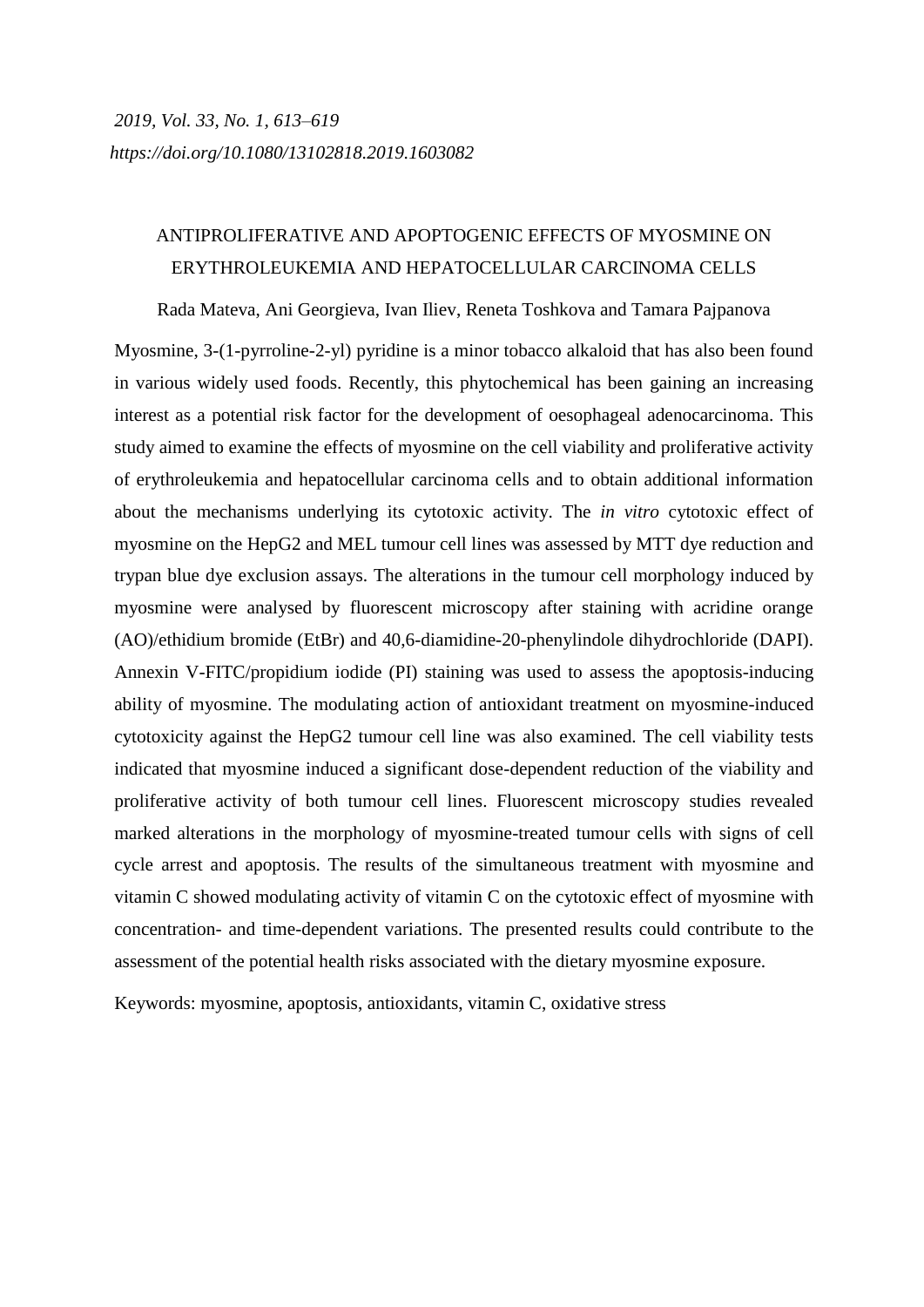## RESISTANCE OF NATIVE HONEY BEES FROM RHODOPE MOUNTAINS AND LOWLAND REGIONS OF BULGARIA TO NOSEMA CERANAE AND VIRAL **PATHOGENS**

R. Shumkova, B. Neov, A. Georgieva, D. Teofanova,G. Radoslavov, P. Hristov

The Western honey bee (*Apis mellifera* L., Hymenoptera: Apidae) is a species of fundamental economic, agricultural and environmental importance. The aim of this study was to compare the prevalence of some parasitic and viral pathogens in local honey bees from the Rodope Mountains and plain regions. To achieve this goal, molecular screening for two of the most distributed *Nosema* spp. And molecular identification of six honey bee viruses – Deformed wing virus (DWV), Acute bee paralysis virus (ABPV), Chronic bee paralysis virus (CBPV), Sacbrood virus (SBV), Kashmir bee virus (KBV), and Black queen cell virus (BQCV) was performed. Molecular analysis was carried out on 168 honey bee samples from apiaries situated in three different parts of the country where a mix of different honey bee subspecies were reared. In South Bulgaria (the Rhodope Mountains), a local honey bee called *Apis mellifera rodopica* (a local ecotype of *A. m. macedonica*) was bred, while in the other two regions (plains) different introduced subspecies existed. The results showed that the samples from the lowland regions in the country were outlined with the highest prevalence (70.5%) of *N. ceranae*, while those from the mountainous parts had the lowest rate (5.2%). Four of the honey bee viruses were identified – DWV (10/5.9%), followed by SBV (6/3.6%) and ABPV (2/1.2%), and one case of BQCV. In conclusion, the local honey bee *A. m. rodopica* (despite the higher number of samples) has shown lower prevalence of both nosemosis and viral infections. Therefore, this honey bee has to be preserved as a part of the national biodiversity.

Keywords: *Apis mellifera*, Bulgaria, honey bee diseases, molecular detection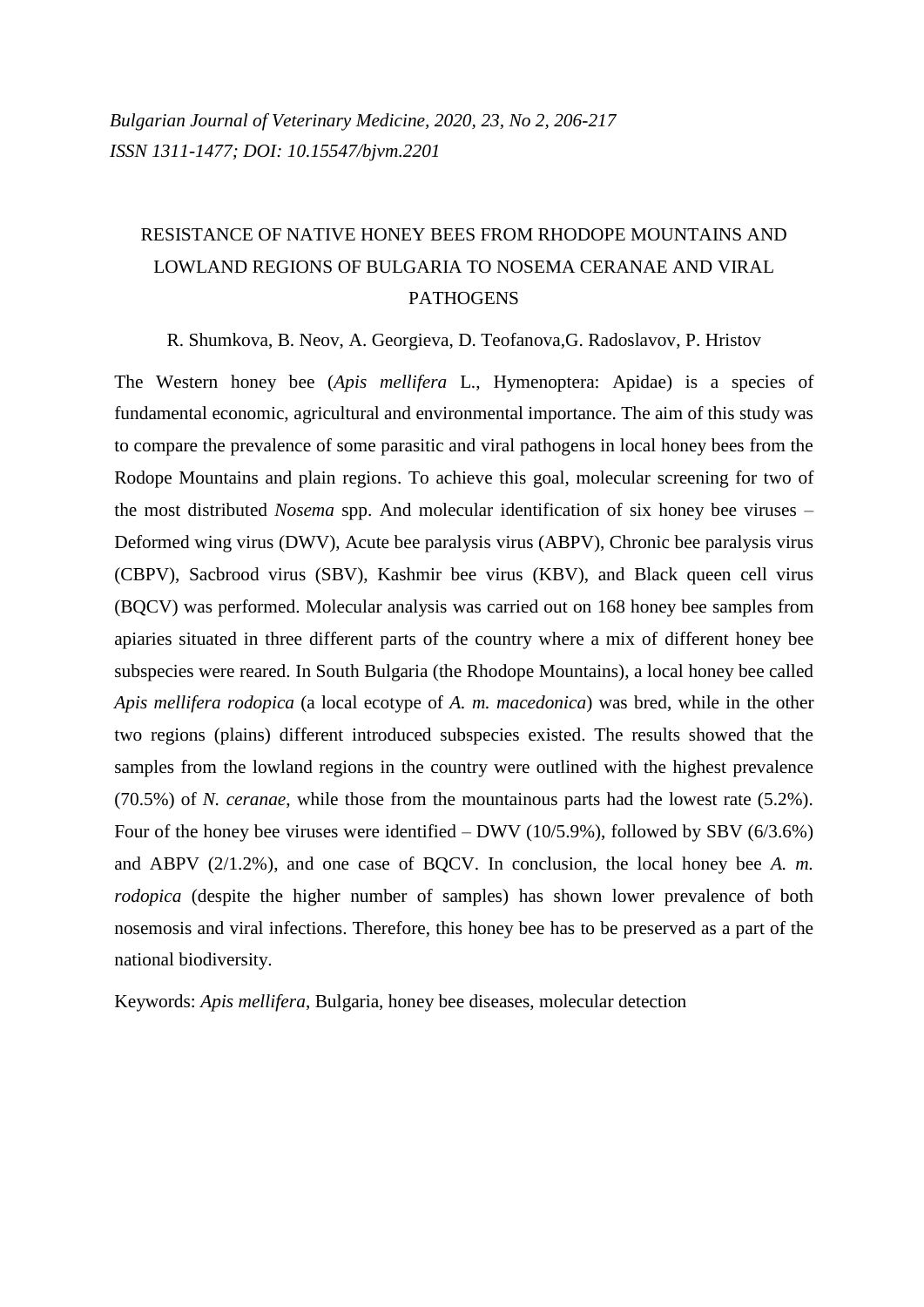#### HEMOCYANINS FROM HELIX AND RAPANA SNAILS EXHIBIT *IN VITRO* ANTITUMOR EFFECTS IN HUMAN COLORECTAL ADENOCARCINOMA

Georgieva A., Todorova K., Iliev I., Dilcheva V., Vladov I., Petkov, S. Toshkova, R., Velkova L., Dolashki A., Dolashka P.

Hemocyanins are oxygen-transporting glycoproteins in the hemolymph of arthropods and mollusks that attract scientific interest with their diverse biological activities and potential applications in pharmacy and medicine. The aim of the present study was to assess the *in vitro* antitumor activity of hemocyanins isolated from marine snail *Rapana venosa* (RvH) and garden snails *Helix lucorum* (HlH) and *Helix aspersa* (HaH), as well the mucus of H. aspersa snails, in the HT-29 human colorectal carcinoma cell line. The effects of the hemocyanins on the cell viability and proliferation were analyzed by 3-(4,5-dimethylthiazol-2-yl)-2,5 diphenyltetrazolium bromide (MTT) assay and the alterations in the tumor cell morphology were examined by fluorescent and transmission electron microscopy. The results of the MTT assay showed that the mucus and α-subunit of hemocyanin from the snail H. aspersa had the most significant antiproliferative activity of the tested samples. Cytomorphological analysis revealed that the observed antitumor effects were associated with induction of apoptosis in the tumor cells. The presented data indicate that hemocyanins and mucus from *H. aspersa* have an antineoplastic activity and potential for development of novel therapeutics for treatment of colorectal carcinoma.

Keywords: hemocyanin, snail *Rapana venosa*, snail *Helix lucorum*, snail *Helix aspersa*, antitumor activity, colorectal adenocarcinoma, apoptosis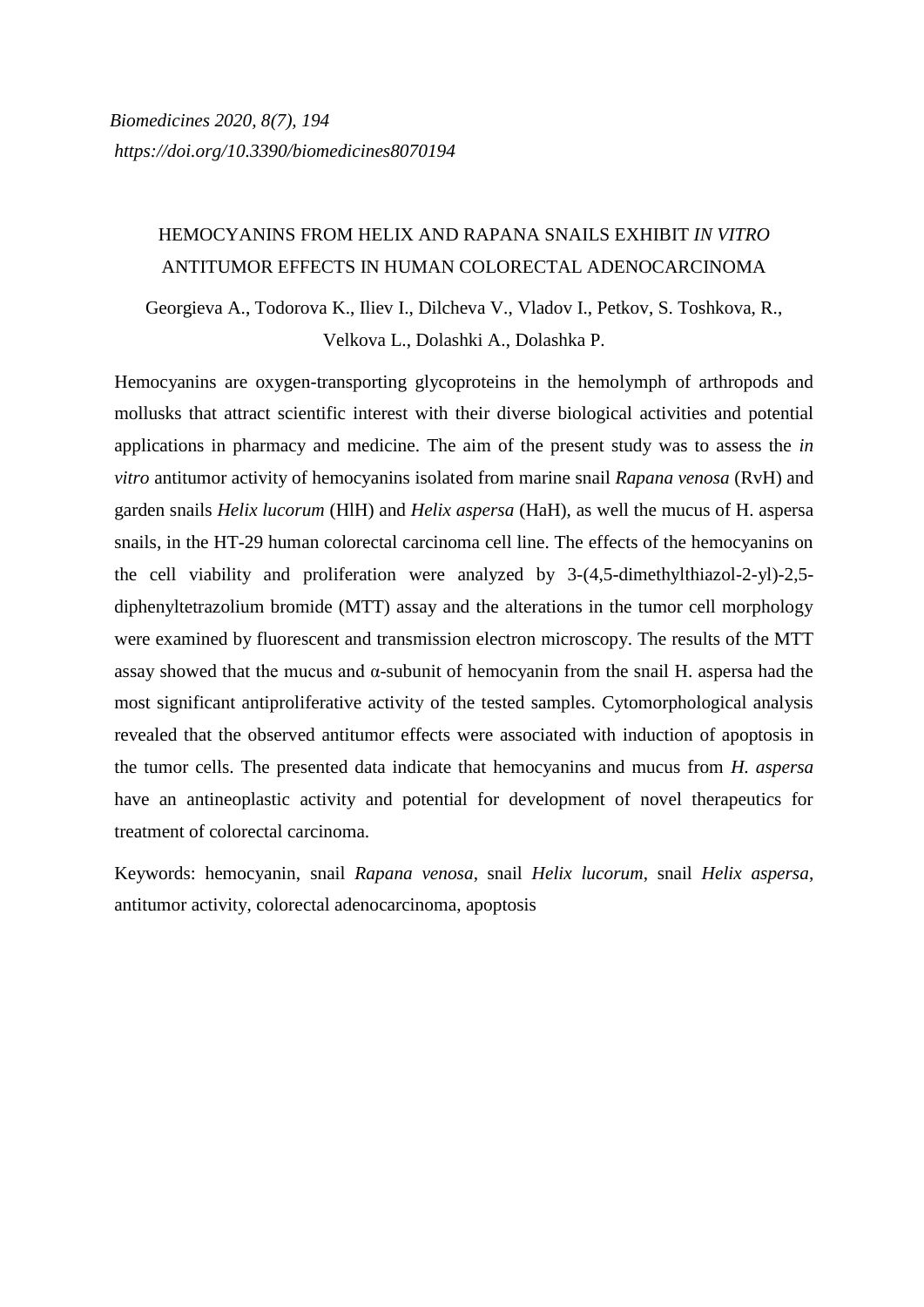### ANTIPROLIFERATIVE AND ANTITUMOUR ACTIVITY OF SAPONINS FROM *ASTRAGALUS GLYCYPHYLLOS* ON MYELOID GRAFFI TUMOUR

Ani Georgieva, Georgi Popov, Aleksandar Shkondrov, Reneta Toshkova, Ilina Krasteva, Magdalena Kondeva-Burdina, Vasil Manov

*Ethnopharmacological relevance: Astragalus glycyphyllos* L. has been extensively used in Bulgarian folk medicine as an antihypertensive, diuretic, anti-inflammatory, anti-tumour, in cases of cardiac insufficiency, renal inflammation, calculosis, etc.

*Aim of the study:* To evaluate the possible *in vitro/in vivo* anti-proliferative/anti-tumour activity of a purified saponins' mixture (PSM) obtained from the plant.

*Materials and methods:* Viability and proliferative activity of the Graffi myeloid tumour cells was assessed by MTT test. The morphological alterations were visualized and analysed by fluorescent microscopy after intravital double staining. An *in vivo* model of Graffi tumour bearing hamsters was used to examine the influence of PSM on transplantability, tumour growth, survival and mortality as well as to observe pathomorphological changes.

*Results:* Graffi tumour cells were sensitive to purified saponins' mixture after 24 and 48 h treatment. The treatment induced a statistically significant decrease of the viability/proliferation of the Graffi tumour cells. These effects were concentration- and timedependent. Fluorescent microscopy studies showed that these antiproliferative effects were connected to the induction of apoptosis. The *in vivo* study showed the presence of a stromal component, single mononuclear cells in the stroma. Multiple incorrect mitotic figures were observed in the tumour tissue from the control group. Well-formed stroma with accumulation of mononuclear cells and mitotic cells were found in the group, treated with PSM. The tumour weight was decreased in the group, treated with PMS.

*Conclusion:* The results indicate that PSM exhibited *in vitro/in vivo* antiproliferative/antitumour effects.

Keywords: *Astragalus glycyphyllos*, anti-tumour, cytotoxicity, saponins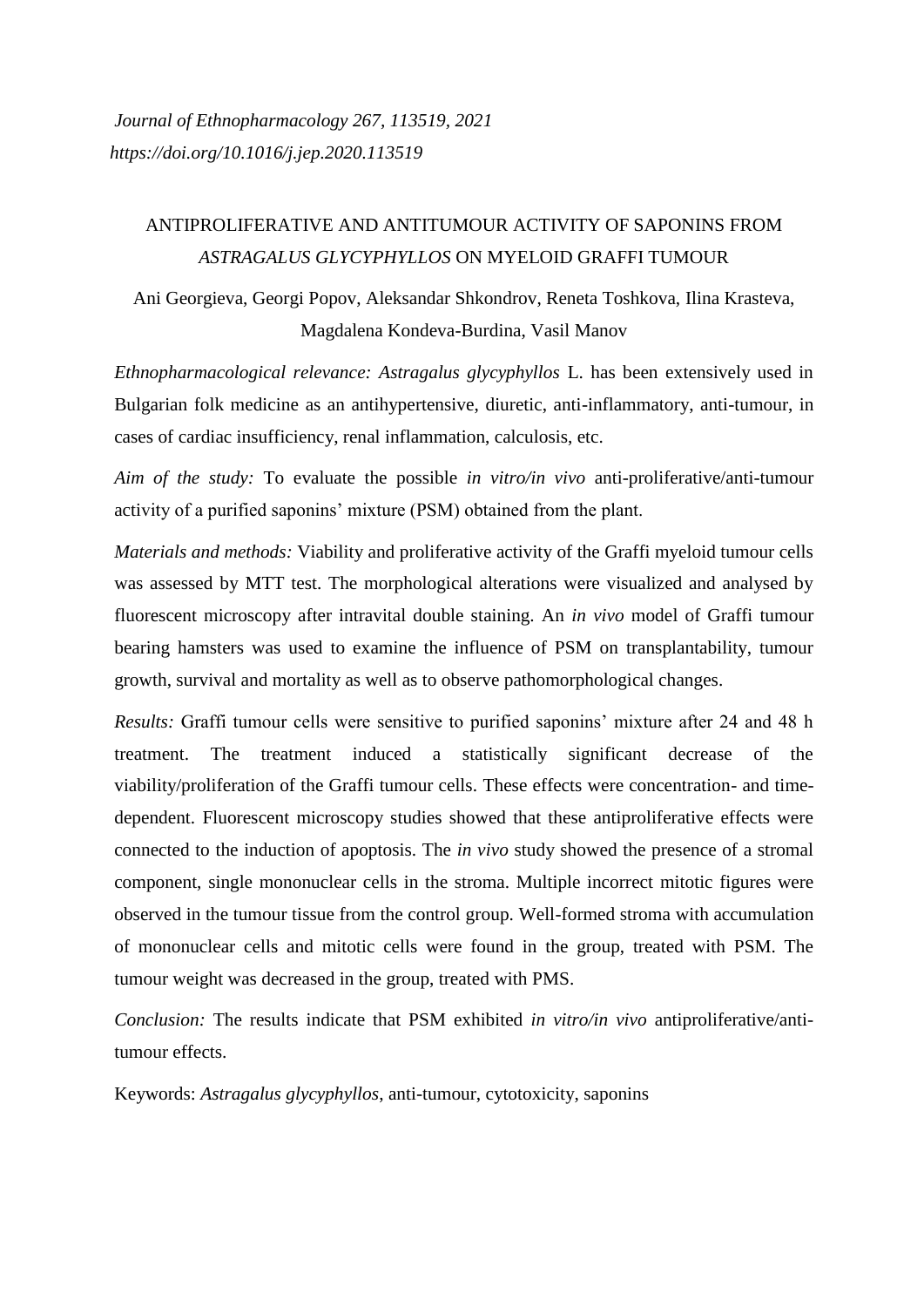### ANTINEOPLASTIC EFFECTS OF ERUFOSINE ON GRAFFI MYELOID TUMOUR IN **HAMSTERS**

#### A. K. Georgieva, R. A. Toshkova, K. S. Todorova, R. D. Tzonevа

Cancer has become one of the most significant health challenges for both human and veterinary medicine. The present study examined the antineoplastic and antimetastatic activity of the novel membrane-targeting anticancer agent erufosine. The antitumour effects of erufosine on Graffi virusinduced experimental myeloid tumour in hamsters was assessed by histopathological methods and evaluation of some biometric parameters of tumour growth. Two schemes of experimental antitumour therapy were applied one that started simultaneously with the tumour transplantation and a second one that started after the appearance of palpable tumours. The results demonstrated protective antitumour effect of erufosine, expressed by decrease of transplantability, tumour growth inhibition, suppression of metastatic activity and extension of mean survival time. The effectivity of the experimental therapy was more pronounced when it was started simultaneously with the transplantation of the tumour cells. Presented results suggest that erufosine is a promising drug candidate for treatment of haematological malignances.

Key words: alkylphosphocholines, antitumour activity, erufosine, myeloid tumour